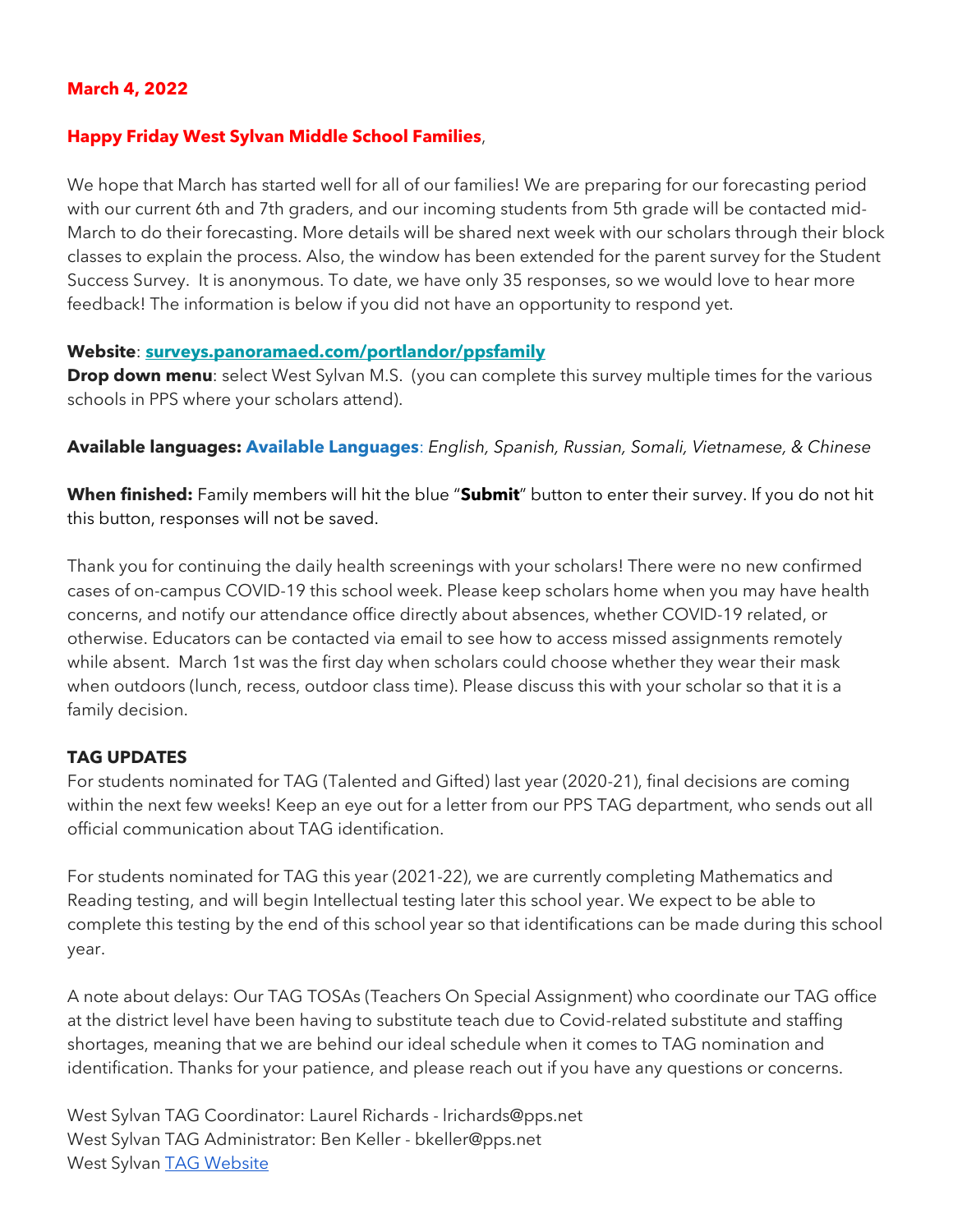## **ACCESS ACADEMY APPLICATIONS NOW OPEN**

[ACCESS Academy,](https://www.pps.net/access) the PPS elementary and middle school that serves the needs of highly gifted students, is accepting applications starting now through April 15th. On a lottery and application basis, ACCESS admits highly capable students who perform at the 99th percentile on nationally normed tests.

If you are interested in applying for ACCESS, [click here to learn about how to apply,](https://www.pps.net/Page/9207) and click here to [access the School Mint Application.](https://www.pps.net/Page/12048) ACCESS also hosts [information sessions,](https://www.pps.net/Page/13346) including one on Wednesday, March 2nd, between 9-10 AM.

#### **For 8th Grade Families:**

- For the first time in two years, **Lincoln High School** is hosting our 8th graders for a morning visit just prior to spring break! Our WSMS scholars need to arrive to our campus no later than 9:15 a.m. that morning, please. Buses to Lincoln will depart from WSMS at 9:30 a.m. sharp. There will be events planned at Lincoln lasting until 12:15 pm. Scholars will return to WSMS by 12:30, will eat lunch on campus at WSMS and then attend their afternoon classes. Permission slips will be sent home through block classes next week, and they must be signed and returned in order to go on the trip.
- **Promotion** is at Lincoln High School on June 9th at 6 p.m., so that you can start planning ahead. Each scholar will have two guest tickets for family members. More information will be shared as we get closer to the date.
- **WSMS Foundation Oaks Park Event for 8th graders**: This will be an optional evening event for our 8th graders hosted by our WSMS Foundation at Oaks Park on Friday, June 10th. More information will be sent in the coming months for those who want to participate.
- **Yearbook** sales have ended. There are no additional yearbooks available for purchase.

## **For Rising 6th Graders:** *(Students in 7th Grade during the 2022-23 school year)*

Please read [this letter](https://docs.google.com/document/d/1Lkt70vqv0OSS92k6oGc1Saz-ZJfK2sqhuDzC2TQuGIg/edit?usp=sharing) carefully about Math placement for our scholars who will be in 7th Grade during the 2022-2023 school year. This letter outlines the process for requesting Compacted Math. Please consider this information prior to submitting your survey response, which is also included in the letter. Letters in additional languages can be viewed here: Chinese Vietnamese Spanish Russian.

**Families of upcoming 8th graders!** *(Students in 8th Grade during the 2022-23 school year)* Beginning with the 2022-23 school year we will be starting a travel abroad program with our 8th grade class! For 2023 we will be taking students on an 8 day whirlwind tour of Panama. There are limited spots available so, make sure you [RSVP via this link](https://bit.ly/35mNsOY) and attend our first VIRTUAL informational meeting Wednesday, March 9th at 6:30pm! All of your questions will be answered!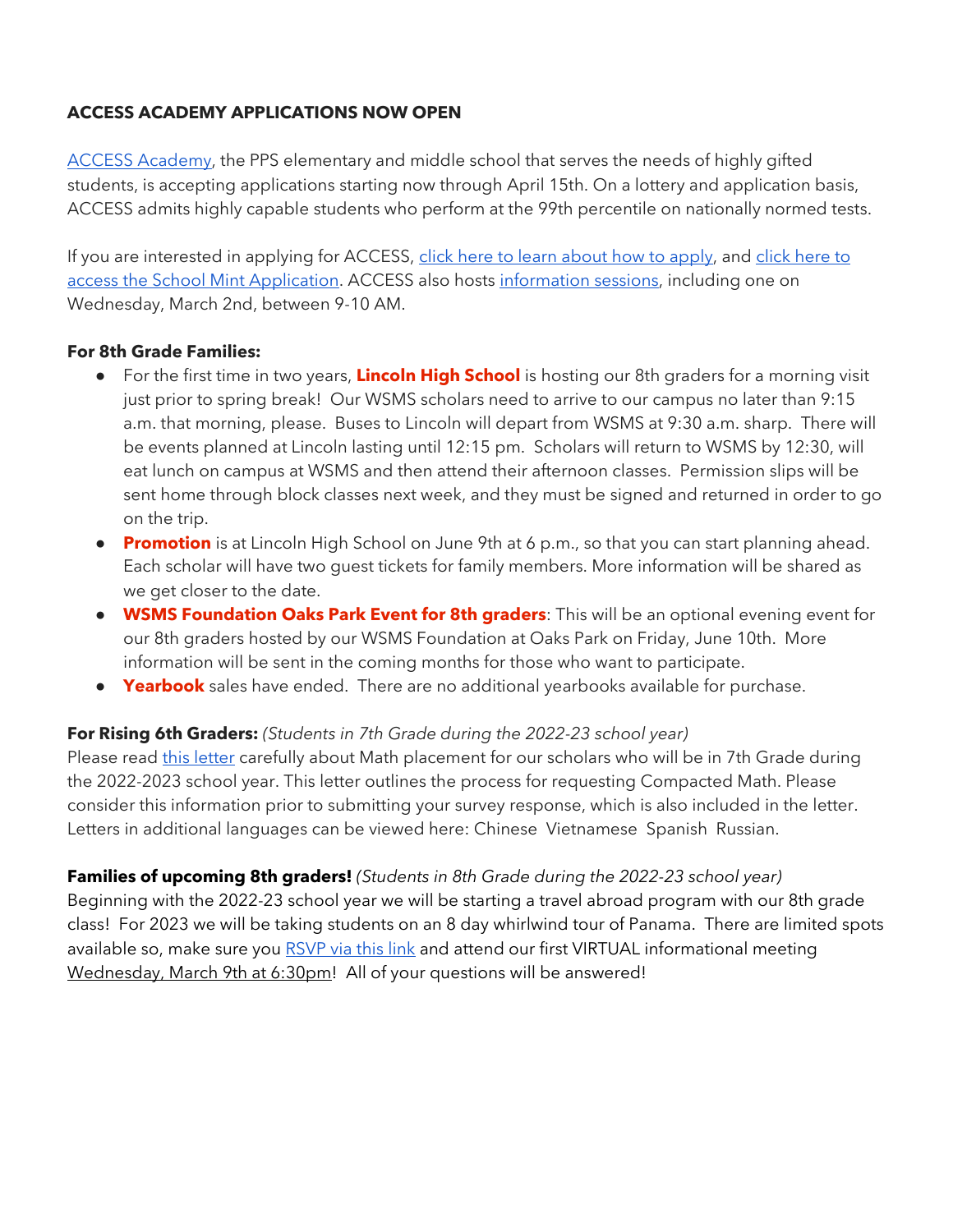#### **Resources for Family Extended Learning:**

- **VIBE of Portland [Art Camps, Classes, No-School Workshops](https://www.pps.net/cms/lib/OR01913224/Centricity/Domain/254/VIBE.jpeg)**
- **VIBE of Portland [East Winds Summer Camp](https://www.pps.net/cms/lib/OR01913224/Centricity/Domain/254/VIBE-east_winds_2022.jpeg)**
- **OSU Discover the Scientist Within February Workshop [\(English\)](https://www.pps.net/cms/lib/OR01913224/Centricity/Domain/254/FebDSW2022Flyer.pdf) [\(Spanish\)](https://www.pps.net/cms/lib/OR01913224/Centricity/Domain/254/FebDSW2022FlyerSpanish.pdf)**
- **OSU [Summer Reading Program](https://www.pps.net/cms/lib/OR01913224/Centricity/Domain/254/OSU-reading-summer-2022.pdf)**
- **Multnomah Early Childhood Program: [\(English\)](https://www.pps.net/cms/lib/OR01913224/Centricity/Domain/254/MECP-2021-22-PEER-Flyer-English.pdf) [\(Spanish\)](https://www.pps.net/cms/lib/OR01913224/Centricity/Domain/254/MECP-2021-22-PEER-Flyer-Spanish.pdf) [\(Vietnamese\)](https://www.pps.net/cms/lib/OR01913224/Centricity/Domain/254/MECP-2021-22-PEER-Flyer-Vietnamese.pdf)**
- **Portland Parks & Recreation Preschool [2022-2023 Registration](https://www.pps.net/cms/lib/OR01913224/Centricity/Domain/254/PPR-Preschool-22-23-price-sheet.pdf)**
- **OSU STEM Academ[y](https://www.pps.net/cms/lib/OR01913224/Centricity/Domain/254/AWSEM_Flyer_Combined_General.pdf) [AWSEM](https://www.pps.net/cms/lib/OR01913224/Centricity/Domain/254/AWSEM_Flyer_Combined_General.pdf) [Club](https://www.pps.net/cms/lib/OR01913224/Centricity/Domain/254/AWSEM_Flyer_Combined_General.pdf) (includes Spanish flyer)**

## **Updates on Enrollment and Staffing:**

Though our district and school enrollment has decreased over the last three school years, we will continue with the same contracted educator team for 22-23. Any changes in educators for the 2022- 2023 school year will be shared with families prior to the start of school. At WSMS, statewide trends in enrollment declines have occurred over the last two years of the pandemic, with our enrollment declining from a total of 802 scholars enrolled in 2020-21 to a projection of 713 scholars in 2022-23. We are hopeful that more families will continue returning to our public schools, as they feel more comfortable with in-person learning.

# **Changes to Masking Protocols Started March 1st and a New Decision for March 14th:**

The newest update related to masking i[s here](https://drive.google.com/file/d/1Xo1sGWWBAFFDOqgBEB9QDlhxt8R43Wjk/view?usp=sharing) for your review, if you missed today's email from PPS Communications. Starting Monday, March 14th masking will become *optional* indoors on campuses. Additional key points were shared in a PPS family communication last week related to outdoors. The full message is [here,](https://drive.google.com/file/d/13aBVxIetQ38YfjAiIGkBfWhyu0upmQDy/view?usp=sharing) if you missed the message. Below, are the key points:

- Outdoor masking on campuses will become optional.
- School dances and other in-person school events may resume.
- Civic Use of Building permits which allow for use of school buildings by community groups and individuals during non-school hours -- may be approved for indoor use (the CUB office will begin accepting permits for review on February 15).
- Overnight field trips may resume.
- March 14th: indoor masking becomes optional

# **COVID-19 Updates:**

There were no positive COVID-19 cases reported this week.

# **Notes of Appreciation?**

Thank you to the families who have submitted notes to WSMS team members! These notes really do brighten the days of our educators! If you have a kind note to share, we'd love your feedback [here t](https://forms.gle/3TsJKYDfcfbLhiKu7)o celebrate the ways in which WSMS adults support your scholars and your families! A little appreciation goes a long way and can really uplift someone's day!

## **Yearbooks:**

**Sales are now closed. There will be no more yearbooks available to purchase or order.**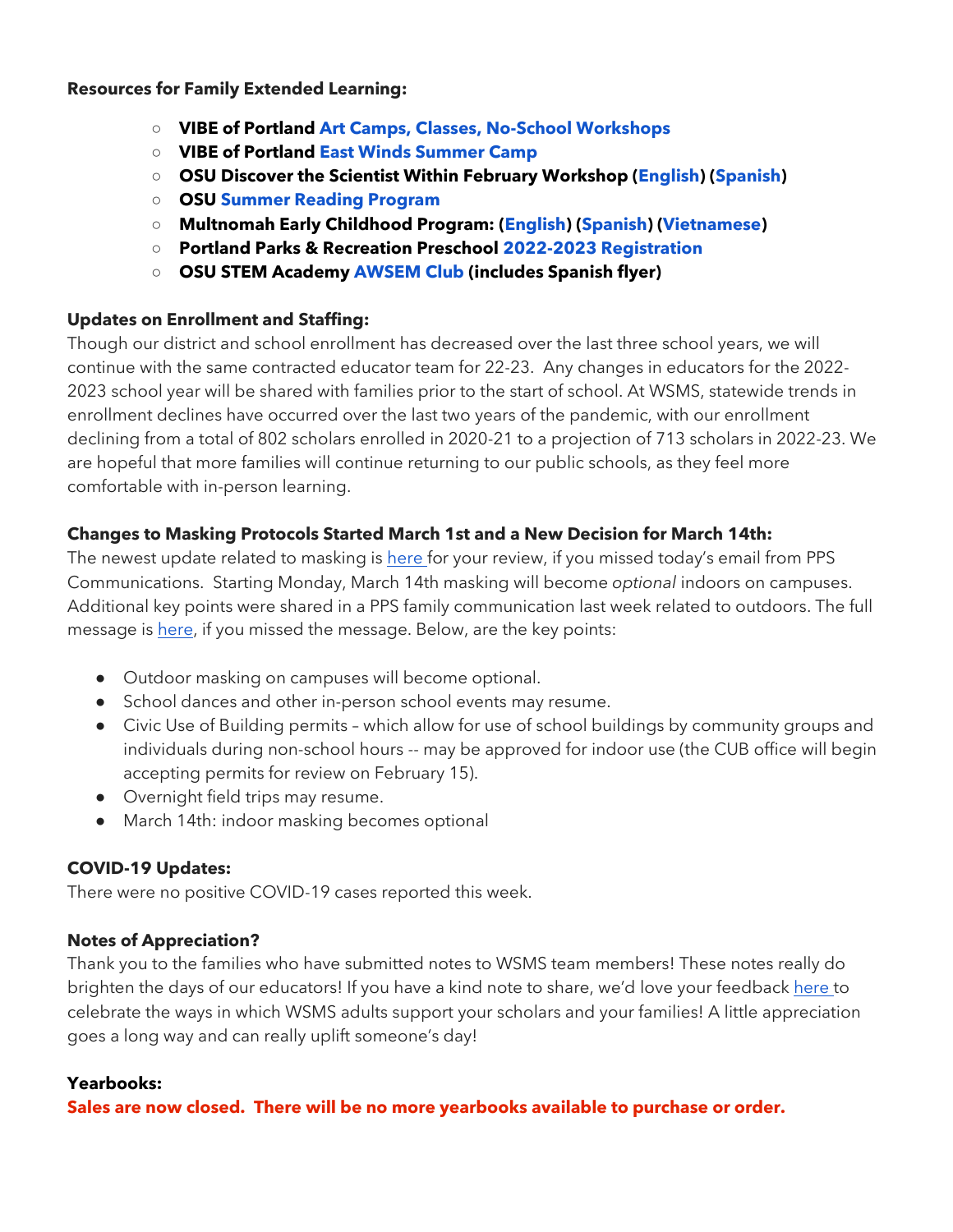## **WSMS Foundation:**

Please support our WSMS Foundation! Every contribution helps our school by allowing us to fund educational opportunities and events for your scholars! Please consider donating to WSMS Foundation to help support important instructional additions for our scholars in the coming school year. Every donation helps!

You can donate and find out more information about our WSMS Foundation and their amazing work for our scholar[s here.](https://www.westsylvanfoundation.com/) Also follow them on Instagram @**west.sylvan.foundation** and check out our West Sylvan students in their **school**, **sports**, **performances**, **events**…

If you have a scholar event, announcements related to scholars and their achievements, or you'd like to advertise let us know. Email Lisette Crepeaux at thecrepeauxs@gmail.com.

## **Daily Loaner Laptops for Scholars:**

We no longer have a supply of daily loaner chromebooks to issue when scholars forget their chromebooks at home. Please help remind our scholars to take their \*fully charged\* PPS-issued chromebook to and from school each day. We recently distributed BumpArmor cases to all scholars, and we ask that you please encourage your scholar to use the case to protect and extend the life of their device.

## **Help with Cell Phones:**

Our catch phrase that we use at WSMS regarding cell phones during the school day is, **"Out of sight and away, unless we say."** Any additional monitoring you can put in place to keep an eye on your scholars' social media activity is also greatly appreciated! There are times when scholars may need to access their devices for family reasons or even in instructional settings, and we encourage speaking with an adult if such a need arises. Also, several families have had concerns with their scholars' use of cell phones throughout the day for non-instructional reasons. We will continue to remind scholars of this expectation throughout their school day. If scholars post inappropriate content on social media, please report the account for review.

Some families have inquired about apps that can restrict various features on cell phones for scholars throughout the day so that they are not on social media and are not tempted to engage with others through social media platforms. Here are some tips we have given families: **NY Times Article:** [The Best](https://www.nytimes.com/wirecutter/reviews/best-apps-to-manage-your-kids-phone/)  [Apps for Managing Your Kids Phone;](https://www.nytimes.com/wirecutter/reviews/best-apps-to-manage-your-kids-phone/) **[Support for Apple;](https://support.apple.com/guide/iphone/set-up-parental-controls-iph00ba7d632/ios) [Support Google](https://support.google.com/families/answer/7103340?hl=en)[;](https://familytime.io/) [Family Time Article & Tips;](https://familytime.io/) [Verizon Support.](https://www.verizon.com/support/verizon-smart-family-restrictions-video/)** 

## **Food Services and Lunches:**

Breakfast and lunches continue to be free for all scholars throughout the year. During lunches, scholars who want to remain indoors have indoor options for both eating and their free time. After eating, there are several alternate locations scholars may visit to spread out such as the library, the lower gym, classrooms for lunch clubs, and our outdoor patio spaces and field area. Regardless of the temperature, many scholars still feel most comfortable both eating outdoors and remaining outdoors throughout recess to engage in outdoor play. Please encourage your scholar to dress for the weather if they are choosing to play outdoors in colder temperatures. Understanding that there is not a one-size-fits-all approach to this unstructured lunch time, we are allowing scholars to choose indoors or outdoors, assuming that it is not pouring down rain.